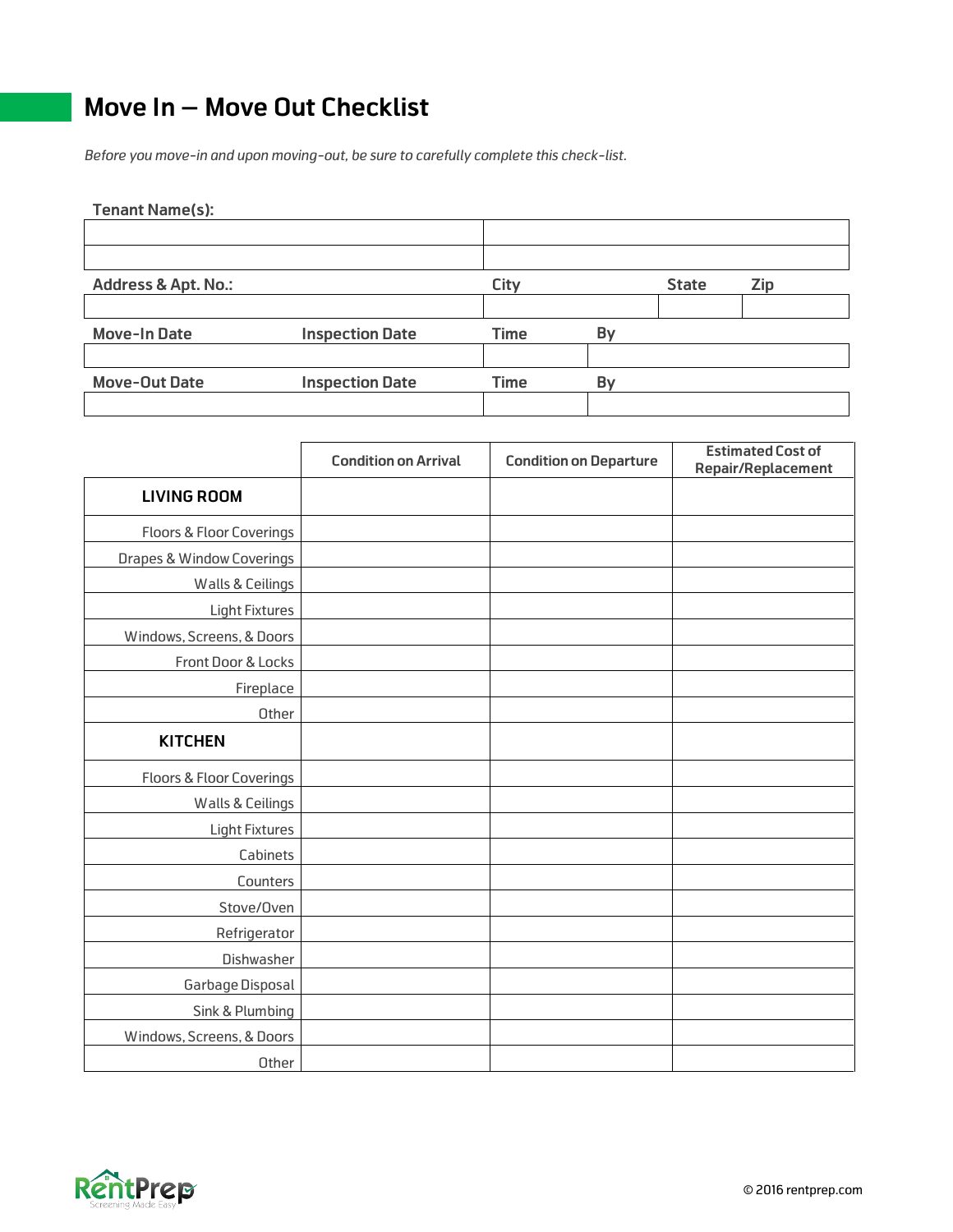## **Move In – Move Out Checklist**

|                                     | <b>Condition on Arrival</b> | <b>Condition on Departure</b> | <b>Estimated Cost of</b><br><b>Repair/Replacement</b> |
|-------------------------------------|-----------------------------|-------------------------------|-------------------------------------------------------|
| <b>DINING ROOM</b>                  |                             |                               |                                                       |
| <b>Floors &amp; Floor Coverings</b> |                             |                               |                                                       |
| Walls & Ceilings                    |                             |                               |                                                       |
| Light Fixtures                      |                             |                               |                                                       |
| Windows, Screens, & Doors           |                             |                               |                                                       |
| Other                               |                             |                               |                                                       |
| <b>BEDROOM#1</b>                    |                             |                               |                                                       |
| <b>Floors &amp; Floor Coverings</b> |                             |                               |                                                       |
| <b>Walls &amp; Ceilings</b>         |                             |                               |                                                       |
| <b>Light Fixtures</b>               |                             |                               |                                                       |
| Windows, Screens, & Doors           |                             |                               |                                                       |
| Other                               |                             |                               |                                                       |
| <b>BEDROOM#2</b>                    |                             |                               |                                                       |
| <b>Floors &amp; Floor Coverings</b> |                             |                               |                                                       |
| <b>Walls &amp; Ceilings</b>         |                             |                               |                                                       |
| <b>Light Fixtures</b>               |                             |                               |                                                       |
| Windows, Screens, & Doors           |                             |                               |                                                       |
| Other                               |                             |                               |                                                       |
| ADD ADDITIONAL ROOM                 |                             |                               |                                                       |
|                                     |                             |                               |                                                       |
|                                     |                             |                               |                                                       |
|                                     |                             |                               |                                                       |
|                                     |                             |                               |                                                       |
|                                     |                             |                               |                                                       |
|                                     |                             |                               |                                                       |
|                                     |                             |                               |                                                       |
|                                     |                             |                               |                                                       |
|                                     |                             |                               |                                                       |
|                                     |                             |                               |                                                       |